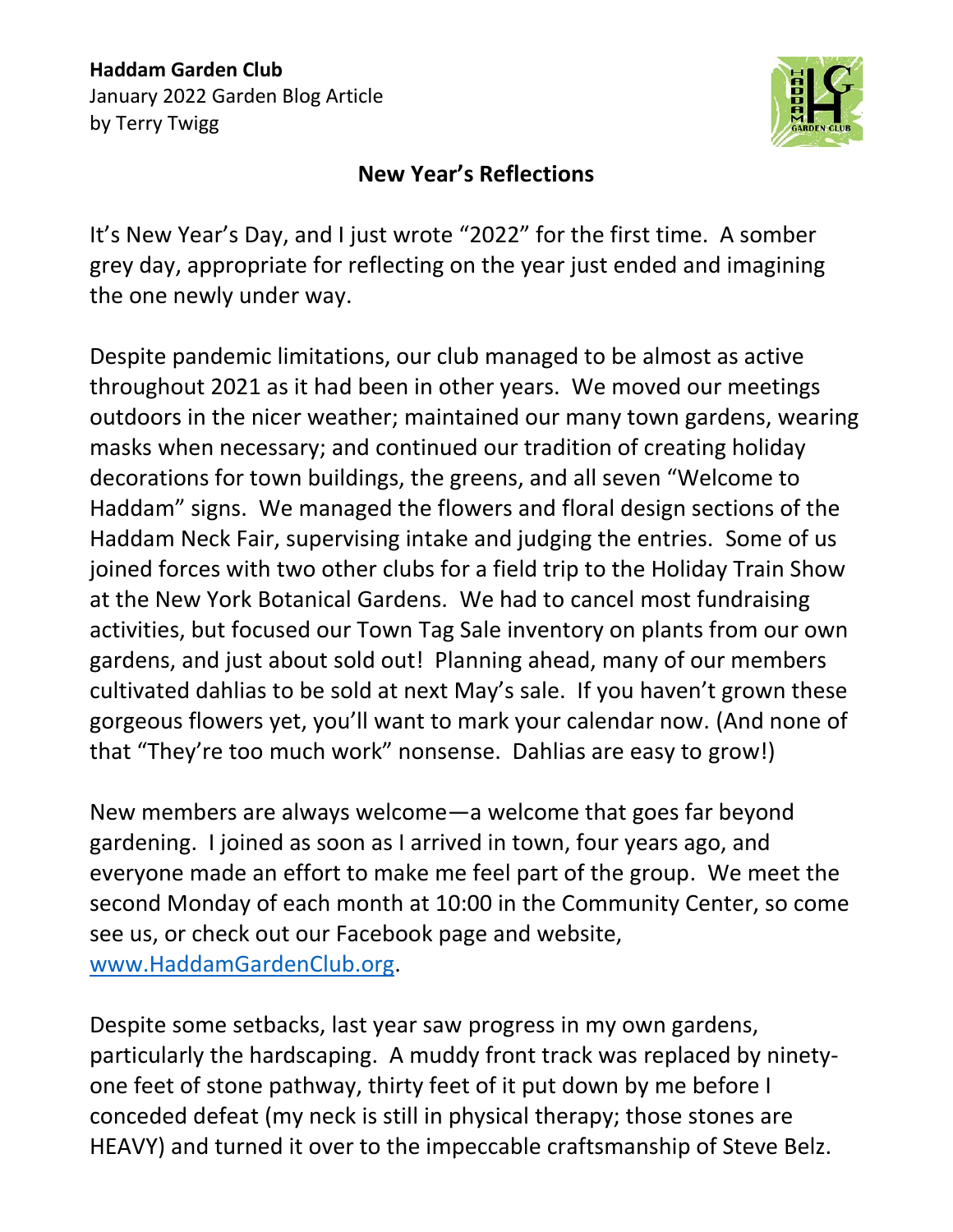Steve also shaped massive chunks of stone into an epic flight of steps from the lawn to the courtyard. I have more plans, and plenty more rock, for the spring.

Best of all, after years of waiting disconsolately in the living room, my bronze fountain Raphael is finally in place. He hasn't quite settled in; naked cherubs were designed for warm Mediterranean climates, not New England winters, and he almost shivers in the snow.

The fountain adds so much winter interest to the courtyard, even though the water is turned off until spring. When we think of a garden we tend to think of its summer self, full of foliage and color, but January reminds us that we need to design for the rest of the year. I've written before in the [November 2020 Blog](https://8268f1d1-6ac9-4492-89ec-336922e0f2fb.filesusr.com/ugd/edd350_6e1324af541d4ef380d74869d67c2658.pdf) about plants chosen for winter interest: those with evergreen leaves or colorful bark, striking shapes that come into their own once the leaves have fallen, berries that persist until the birds have exhausted other sources of food. Even before planting, though, the thoughtful gardener gives some thought to shape and structure. Gates and paths, arches and ponds, bird baths and sculptures all help to define your garden spaces and give you something to look at during the long months when everything living is dormant. I have a handsome stone retaining wall I forget about every summer and admire every winter as if seeing it for the first time. Walk around your yard tomorrow, and you'll see exactly where something extra would be most welcome.

New Year's resolution: As I ponder the pile of seed catalogs next to my chair, and debate how far I will give in to temptation, I resolve to do a much better job this year of keeping up with my garden journal. It's supposed to be purely practical, reminding me what I planted where, which variety of tomato I liked best, which plants germinated easily and which I'll never try to grow again. In Master Gardening class we were urged to write down every pest we encountered, the first bloom date, the prettiest colors and freshest flavors. I do, most of the time, remember to jot down the names of the more expensive trees and perennials, and where I bought them. But something unexpected has happened: my journal, intended only to chronicle horticultural events, carefully tends so many other memories.